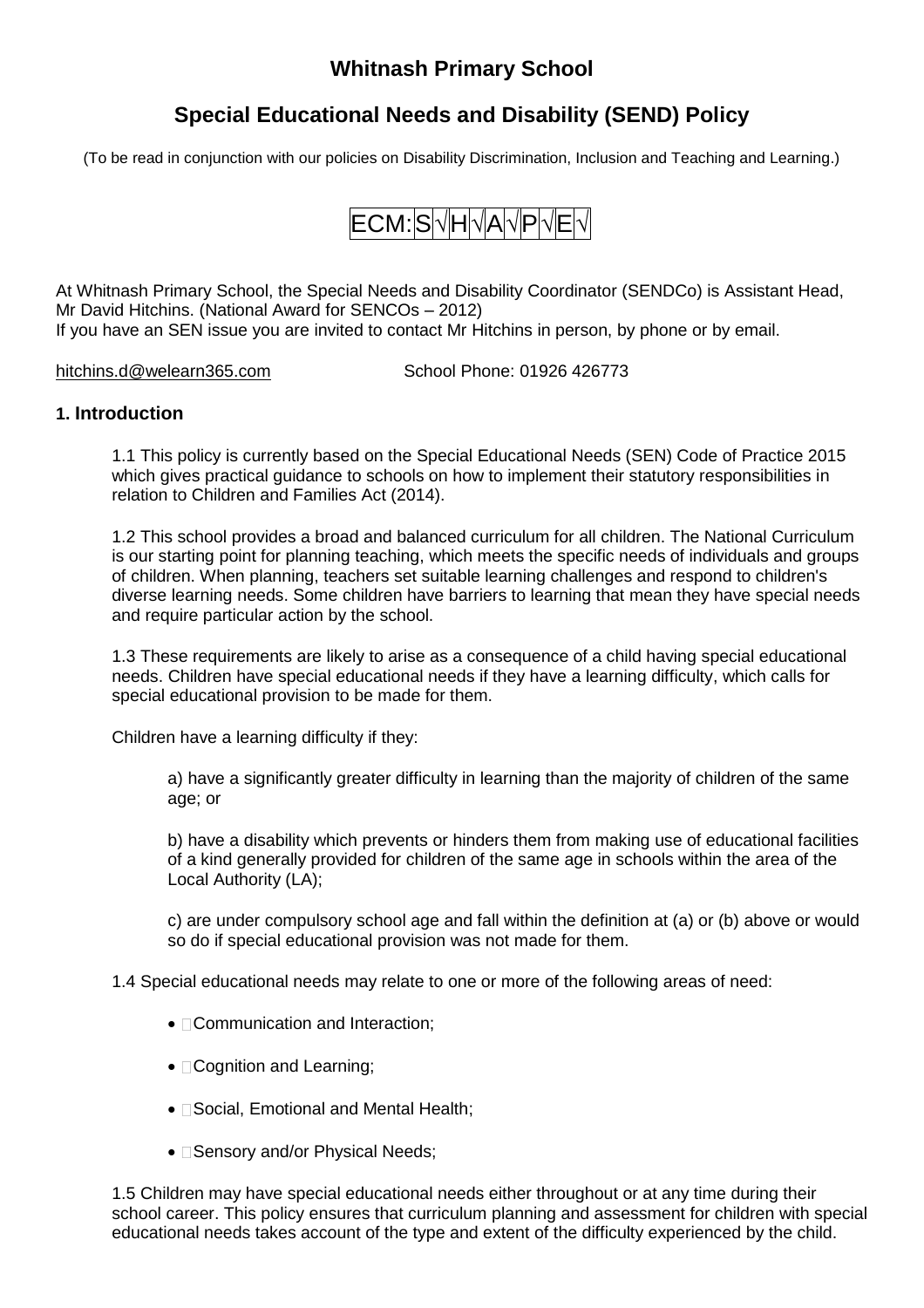1.6 Some pupils with disabilities may have learning difficulties that call for special educational provision. However, not all children deemed to be disabled will require this provision. A child with asthma or diabetes, for example, may not have special educational needs, but may still have rights under the Equality Act 2010. We will assess each child as required, and make the appropriate provision based on their identified needs.

# **2. Aims and Objectives**

2.1 In making provision for pupils with SEN, our aims and objectives are:

 $\bullet$   $\Box$  to create a learning environment that meets the special educational needs of each child;

• Ito ensure that the special educational needs of children are identified, assessed and provided for from the earliest possible age;

•  $\Box$  to ensure that all partners in the process of meeting a child's individual needs understand and fulfil their responsibilities;

 $\bullet$   $\Box$  to ensure, in particular, that all school staff understand and fulfil their roles and responsibilities in providing for children's special educational needs;

 $\bullet$   $\Box$  to have the highest expectations of the progress in learning which can be achieved by all individual pupils, regardless of their individual needs;

•  $\Box$  to enable all children, including those with SEN, to have full access to all elements of the school curriculum, and to maximise their learning and achievement;

 $\bullet$   $\Box$  to ensure that parents or carers are able to play their part in supporting their child's education;

 $\bullet$   $\Box$  to ensure that our children have a voice in deciding how their individual needs might best be met;

•  $\Box$  to ensure that all necessary resources are made available to meet pupils' individual needs.

### **3. Educational Inclusion**

3.1 In our school, we aim to offer excellence and choice to all our children, whatever their ability or needs. We have high expectations of all our children and strive to put these into practice through the removal of barriers to learning and participation. We want all our children to feel that they are a valued part of our school community. Through appropriate curricular provision, we respect the fact that children:

- $\Box$  have different educational needs and aspirations;
- $\bullet$   $\Box$  require different strategies for learning;
- **Dacquire, assimilate and communicate information at different rates;**
- **Ineed a range of different teaching approaches and experiences.**

3.2 Teachers respond to children's needs by:

• **providing support for children who need help with communication, language and literacy;**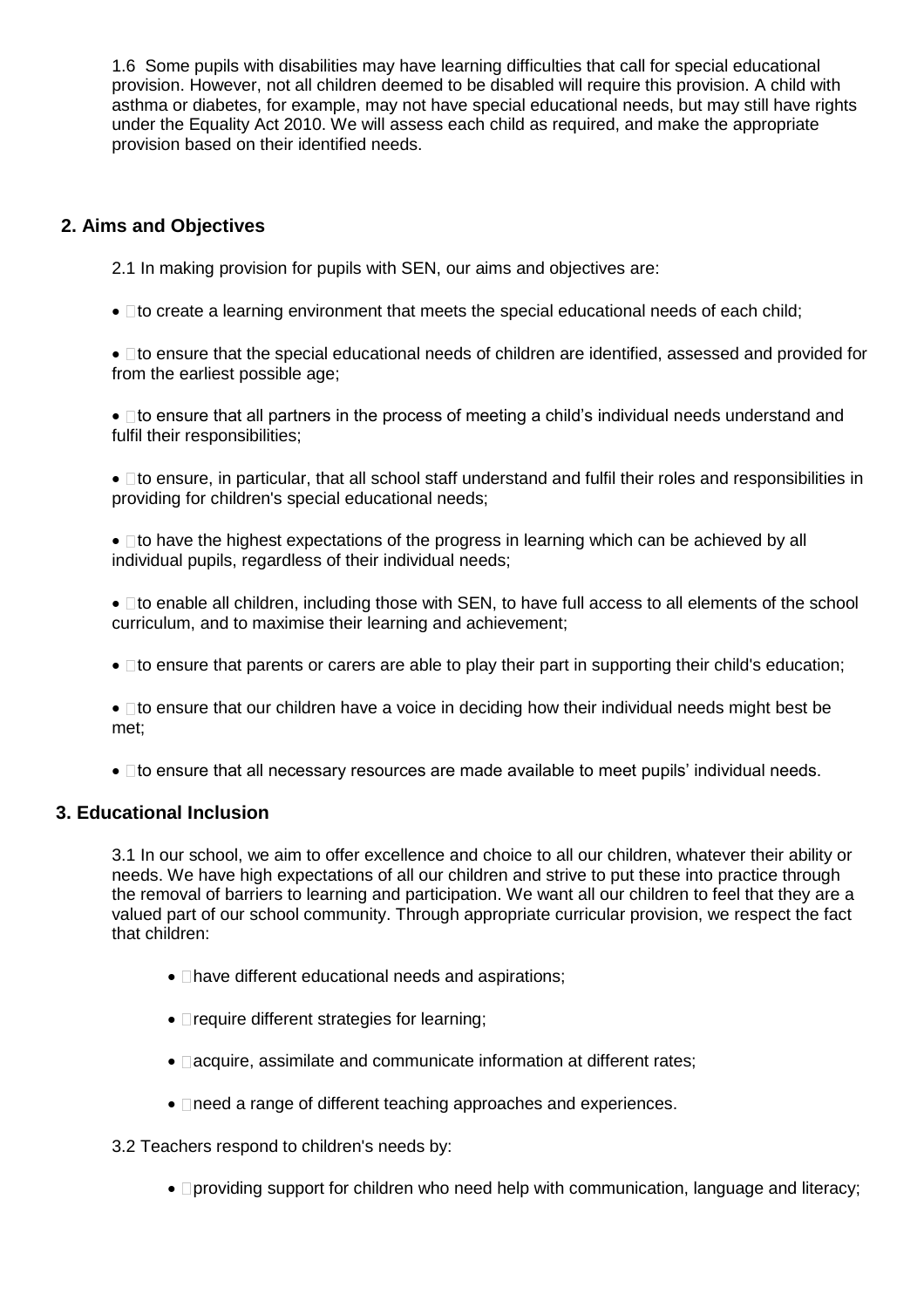• **I**planning to meet children's individual learning needs by using a wide range of teaching and learning strategies;

• **planning for children's full participation in learning, and in physical and practical activities;** 

• **Dhelping children to manage their behaviour and to take part in learning effectively and** safely;

• **Indelping individuals to manage their emotions, particularly during trauma or stress, so that** they are able to participate fully in the learning opportunities that the school offers.

# **4. Assessment of need and the 'Graduated Approach'**

4.1 The SEN Code of Practice 2015 describes a 'graduated approach', on the part of schools and Early Years Settings, through which the provision made by the school or setting is based on the principle of assess, plan, do , review. (6.44 to 6.56 SEN Code of Practice 2015)

4.2 Most children who join our Reception class have already been in receipt of pre-school educational provision where any particular individual needs may already have been assessed. All children are assessed through our normal processes when they enter our school (see our Assessment Policy), so that we can build upon their prior learning and any special provision already made for them.

4.3 Early identification of special educational needs is vital. The school informs the parents or carers at the earliest opportunity to alert them to concerns about a child's progress or additional needs and seeks to enlist their active help and participation.

4.4 We recognise that all teachers are teachers of all children and as such are responsible for the teaching of Special Needs Pupils. Wherever possible, we aim to meet children's learning needs through differentiated planning, teaching and support, as part of our normal classroom practice. This is sometimes referred to as Element 1 Universal Provision: high quality, inclusive teaching. Where a pupil or group of pupils need additional support to enable them to successfully gain lost ground in learning and catch up with age-related expectations, short-term tailored intervention programmes will be provided, often through the support of a teaching assistant. This is sometimes referred to as Element 2 Targeted Provision, and pupils in receipt of such intervention may not be considered to have special educational needs.

4.5 Wherever possible, we do not withdraw children from the classroom. There are times, though, when to maximise learning, we ask the children to work in small groups, or in a one- to-one situation outside the classroom.

4.6 If our assessments indicate or confirm that a child has a significant longer term learning difficulty, we continue to use Element 1 and 2 strategies to support them, but will plan more specialist individualised provision, designed to meet their specific needs. This is sometimes referred to as Higher Needs Element 3 provision. These children will be included on our register of SEN, and parents will be made fully aware of this designation and the outcomes of our assessments. This level of support is referred to SEN Support. The child's class teacher will offer interventions that are different from or additional to those provided as part of the school's usual working practices. The class teacher will keep parents or carers informed of the provision being made and draw upon them for additional information to help plan that provision. The special educational needs coordinator (SENCO) will oversee the planning and provision for the pupil, and take the lead in further assessments of their needs. This may include the use of external services such as Early Intervention Service, Integrated Disability Service, Speech and Language and Educational Psychologist.

4.7 Where the provision required differs significantly from our normal range of differentiated, inclusive strategies in the classroom, or where the pupil has specific specialist needs, such as sensory, physical, communication or emotional needs, we will record the special planning required in a class and individual provision map. The provision map will record the child's extra needs, the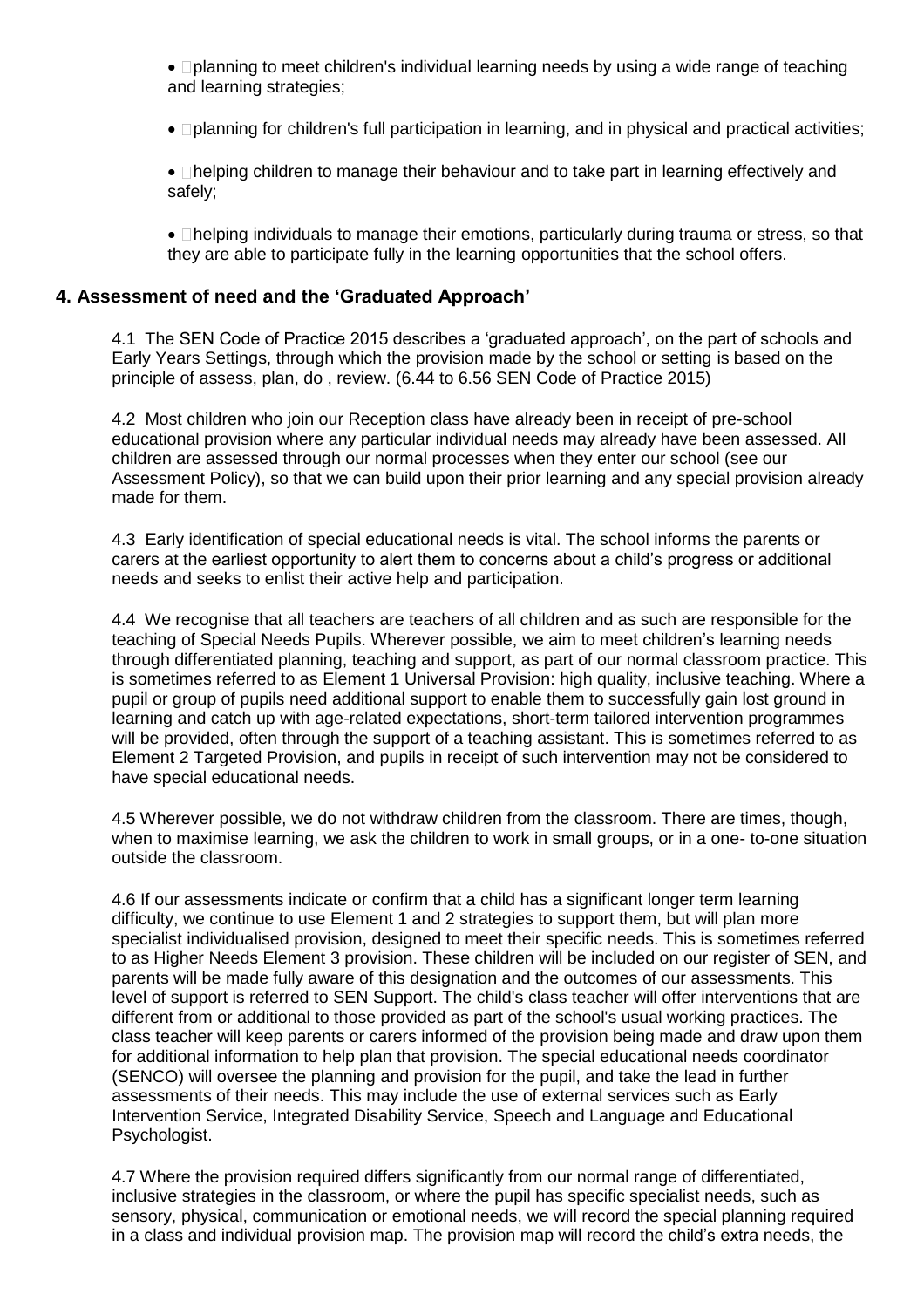planned outcomes of the special provision being made, the agreed short- term targets set for the child, and the teaching strategies and interventions to be used. It will also indicate the date for the provision to be reviewed. In most cases, this review will take place once a term.

4.8 Parents or carers will be offered the chance to discuss the provision for their child, in line with the normal discussion for all pupil, however these meetings can be longer as necessary. The SENCO may also attend these meetings. The pupil's views on their progress and the nature of the provision being made to meet their needs will also be sought, through age-appropriate means. In many cases, particularly for older pupils, it will be appropriate for them to attend the meeting. Provision Maps will be shared with parents and their input encouraged.

4.9 If a review, or other assessment of a pupil's progress, identifies that, over a period of two terms, progress has been insufficient, despite all appropriate resources being used to support the pupil, it may be concluded that support is needed from outside specialist services. In this case we will, with parental consent, request external specialist support. In most cases, children will be seen and assessed in school by external support services, including an educational psychologist.

4.10 If, after a period of two terms of support through targeted support, the pupil continues to demonstrate significant cause for concern, a request for statutory assessment for an Education Health and Care Plan may be made to the Local Authority (LA). A range of written evidence about the child will support the request, and the LA will then adhere to statutory timescales in gathering assessment evidence and advice, including from the parents or carers, to decide whether an EHCP needs to be drawn up.

4.11 Nationally, only a very small proportion of pupils with SEN will require an EHCP. An EHCP is a statutory document which outlines the nature of the child's special needs, the type of provision which must be made for them, together with any resource allocation stipulated, and identifies the type of school which can best meet the needs of the child. If our school is named in a child's EHCP, then we will take every step possible to make the provision required by it. All pupils with an EHCP will have an annual review, conducted in accordance with the Code of Practice, and in which parents and pupils are involved.

# **5. The Role of the SENCO**

5.1 In our school, the special educational needs coordinator (SENCO):

• Imanages the day-to-day operation of our SEN Policy and maintains the SEN register;

 $\bullet$   $\Box$ co-ordinates the provision for children's special educational needs and maintains a provision map which shows the range of additional support provided for pupils in our school, through Elements 1, 2 and 3;

- $\square$  supports and advises colleagues;
- $\bullet$   $\Box$  oversees all assessments of the progress made by pupils with SEN;
- **Darranges and attends all review meetings, many of which he/she will chair.**
- $\bullet$   $\Box$  maintains records of all children with SEN;
- $\Box$  acts as a main point of communication with parents and carers, in addition to the class teacher;
- $\bullet$   $\Box$  acts as the link with external agencies and support services;
- attends Warwickshire SENCO network meetings to keep up to date with local and national developments in SEND;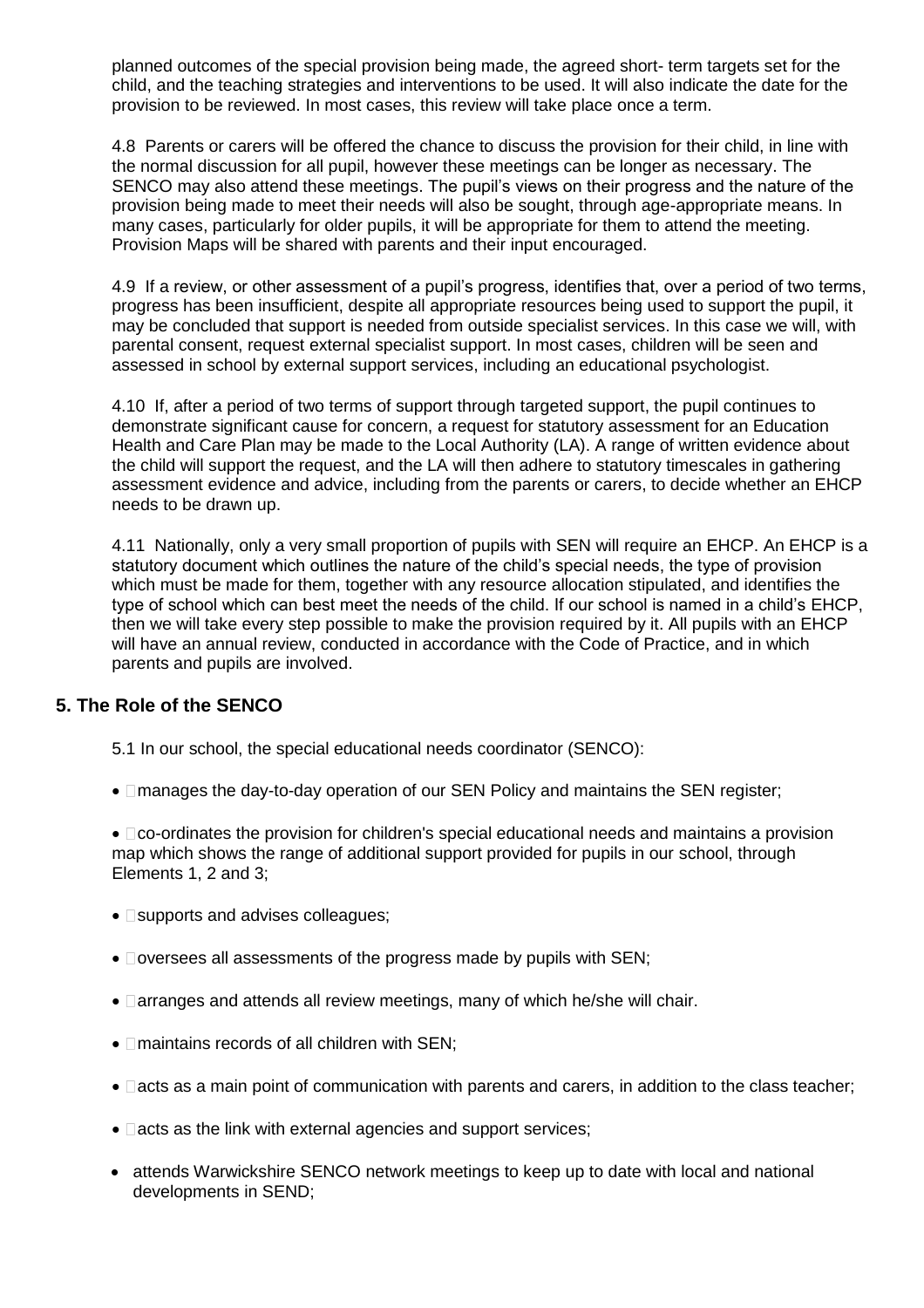• Imonitors and evaluates this Special Educational Needs Policy, and reports to the governing body;

 manages a range of resources, both human and material, to enable appropriate provision to be made for children with SEN;

 $\bullet$   $\Box$  contributes to the professional development of all staff, in relation to understanding and meeting the needs of pupils with SEND.

### **6. The Role of the Headteacher**

6.1 The headteacher is the named 'responsible person' for ensuring that the needs of pupils with special educational needs are met. He/she oversees and line manages the work of the SENCO. In particular cases, the headteacher may liaise with external agencies and the LA, and may chair some review meetings, particularly of pupils with an EHCP.

# **7. The Role of the Governing Body**

7.1 The governing body has due regard to the SEN Code of Practice when carrying out its duties toward all pupils with special educational needs.

7.2 The governing body does its best to secure the necessary provision for any pupil identified as having special educational needs. The governors ensure that all teachers are aware of the importance of providing for these children. They consult the LA and other schools, when appropriate, and report annually, through the school prospectus, to parents and carers on the success of the school's policy for children with special educational needs. The governing body ensures that parents or carers are notified of any decision by the school that SEN provision is to be made for their child.

7.3 The governing body has identified a governor to have specific oversight of the school's provision for pupils with special educational needs. The 'responsible person' in this school is the headteacher. The headteacher ensures that all those who teach a pupil with a statement of special educational needs are aware of the nature of the statement.

7.4 The SEN governor liaises closely with the SENCO and ensures that all governors are aware of the school's SEN provision, including the deployment of funding, equipment and personnel, and the effectiveness of this policy.

# **8. Allocation of Resources**

8.1 The SENCO is responsible for the operational management of the specified and agreed resourcing for special needs provision within the school, including the provision for children with statements of special educational needs.

8.2 The headteacher informs the governing body of how the funding is allocated to support special educational needs, whether through the school's devolved formula-funded budget or through cash grant attached to some EHCPs, has been used.

8.3 The headteacher and the SENCO meet annually to agree on how to allocate and use our SEN funding. The SENCO draws up the necessary resources bid when the school is planning its budget.

#### **9. Partnership with Parents and Carers**

9.1 The school works closely with parents and carers in the support of those children with special educational needs. We will also signpost parents to support agencies such as SENDIAS We encourage an active partnership through an on going dialogue with parents and carers. The home– school agreement is central to this. Parents and carers have much to contribute to our support for children with special educational needs.